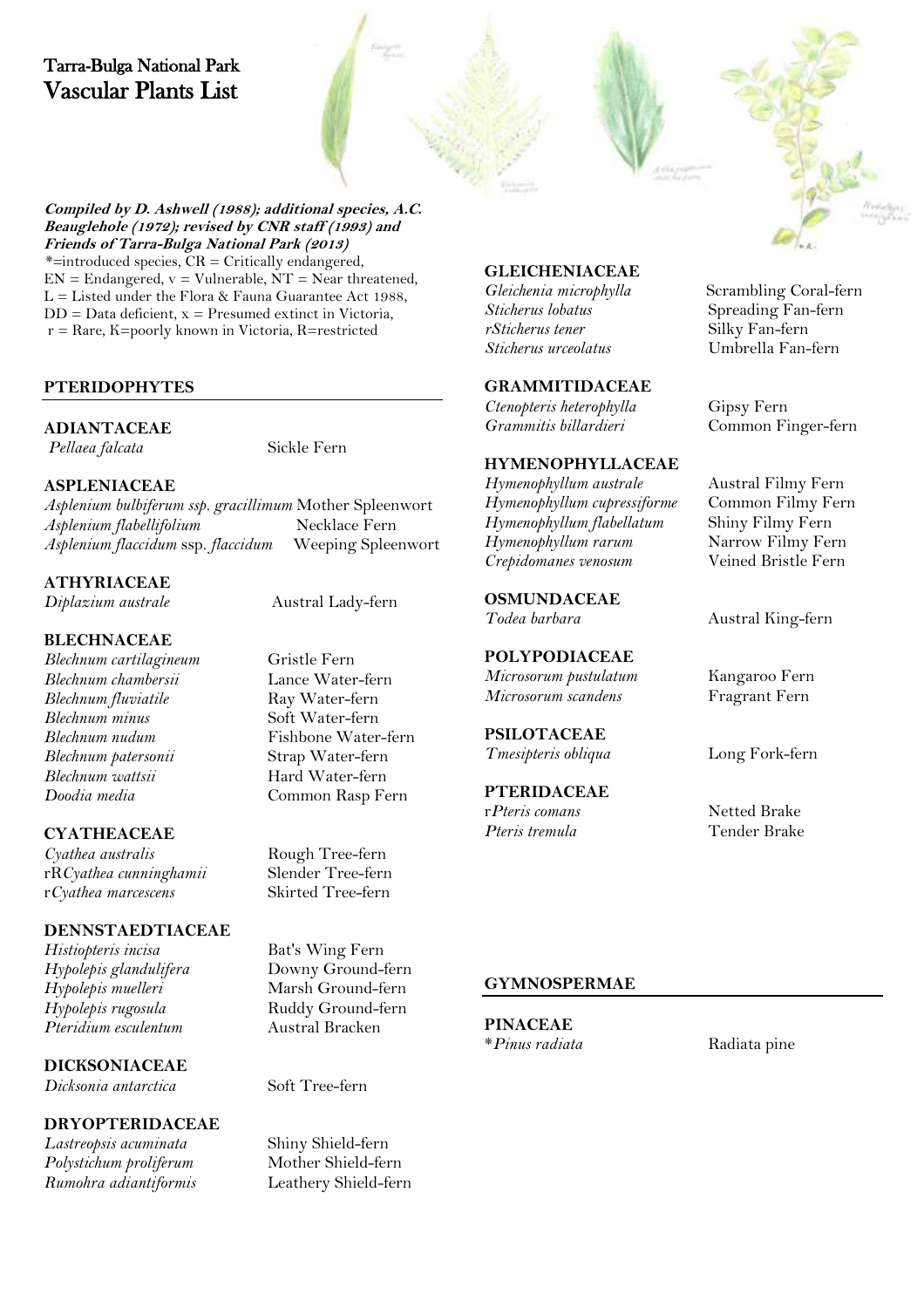#### **MONOCOTYLEDONAE**

#### **BURMANNIACEAE**

vK Thismia rodwayi Fairy Lanterns

#### **CYPERACEAE**

*Carex appressa* Tall Sedge  $C$ *arex inversa* **\****Isolepis marginata* Club-rush *Lepidosperma laterale* Variable Sword-Christ Controller<br>
r Uncinia compacta Hook-sedge r*Uncinia compacta*<br>Uncinia nemoralis *Uncinia nemoralis* River Hook-sedge

#### **JUNCACEAE**

*Juncus bufonius* Toad Rush *Juncus pauciflorus* Loose-flower Rush *Juncus prismatocarpus* Branching<br> *Luzula meridionalis* Woodrush Luzula meridionalis

**LILIACEAE** *Dianella tasmanica* Tasman Flax-lily

#### **ORCHIDACEAE**

*Chiloglottis cornuta* Green Bird-orchid *Chiloglottis valida*<br>Corybas incurvus *Gastrodia sesamoides* Potato Orchid *Prasophyllum brevilabre* Short-lip Leek-orchid *Pterostylis foliata* Slender Greenhood *Pterostylis pedunculata* Maroon-hood<br>*Thelymitra media* Tall Sun-orchid  $The$ lymitra media *Thelymitra pauciflora* Slender Sun-orchid

#### **POACEAE**

*Dactylis glomerata* Cocksfoot *Danthonia racemosa* Wallaby-grass Deyeuxia rodwayi *Microlaena stipoides* Weeping Grass *Poa ensiformis* Tussock-grass *Poa labillardieri* Tussock-grass

*Lepidosperma elatius* Tall Sword-sedge *Uncinia tenella* Delicate Hook-sedge

*Caladenia carnea* Pink Fingers<br> *Chiloslottis cornuta* Green Bird-orchid *Corybas incurvus* Veined Helmet-orchid *Microtis unifolia* Common Onion-orchid **Nodding Greenhood**<br>Maroon-hood

*\*Anthoxanthum odoratum* Sweet Vernal-grass *Joycea pallida* Silvertop Wallaby-grass *Danthonia penicillata* Slender Wallaby-grass Velvet Wallaby-grass *Danthonia setacea* Bristly Wallaby-grass *Echinopogon ovatus* Common Hedgehog-grass<br> *\*Holcus lanatus* Yorkshire Fog Yorkshire Fog *\*Poa annua* Annual Meadow-grass *Poa sieberiana* Tussock-grass *Poa tenera* Slender Tussock-grass

*Tetrarrhena juncea* Forest Wire-grass

#### **DICOTYLEDONS**

**APIACEAE**

**APOCYNACEAE** *Parsonsia brownii* Twining Silkpod

**ARALIACEAE** *Polyscias sambucifolia* Elderberry Panax

**ASCLEPIADACEAE** *Marsdenia rostrata* Milk-vine

#### **ASTERACEAE**

*Bedfordia arborescens* Blanket-leaf<br> *\*Bellis perennis* Common Da *\*Bellis perennis* Common Daisy *Cassinia longifolia Cassinia trinerva* Three-nerved Cassinia<br>
\*Cirsium vulgare Spear Thistle  $*C$ *irsium vulgare Cotula australis* Common Cotula<br> *\*Delairea odorata* Ivy Groundsel *\*Delairea odorata* Ivy Groundsel *Euchiton involucratum Euchiton collinus*<br> *Flaveria trinervia*<br>
Speedy Weed *Flaveria trinervia* Speedy Weed *\*Gnamochaeta purpurea* Purple Cudweed  $*$ *Hypochoeris glabra \*Hypochoeris radicata* Cat's Ear *Microseris scapigera* Yam-daisy *Olearia argophylla*<br>Olearia lirata *Olearia phlogopappa* **Dusty Daisy-bush**<br>*Pseudognaphalium luteo-album* Jersey Cudweed Pseudognaphalium luteo-album *\*Senecio jacobaea* Ragwort *Senecio pinnatifolius* Variable Groundsel *Senecio minimus* Fireweed  $Sigesbeckia orientalis$ *\*Sonchus oleraceus* Sow Thistle *\*Taraxacum* Sect. *Ruderalia* Dandelion

#### **BIGNONIACEAE**

*Pandorea pandorana* Wonga Vine

# **BORAGINACEAE**

#### **BRASSICACEAE**

*xCardamine gunnii* Bitter-cress

**Hairy Pennywort** 

*Cassinia aculeata* Common Cassinia Snowy Daisy-bush *Senecio linearifolius* Fireweed Groundsel

*Austrocynoglossum latifolium* Forest Hound's-tongue

*Rorippa gigantea* Long-style Bitter Cress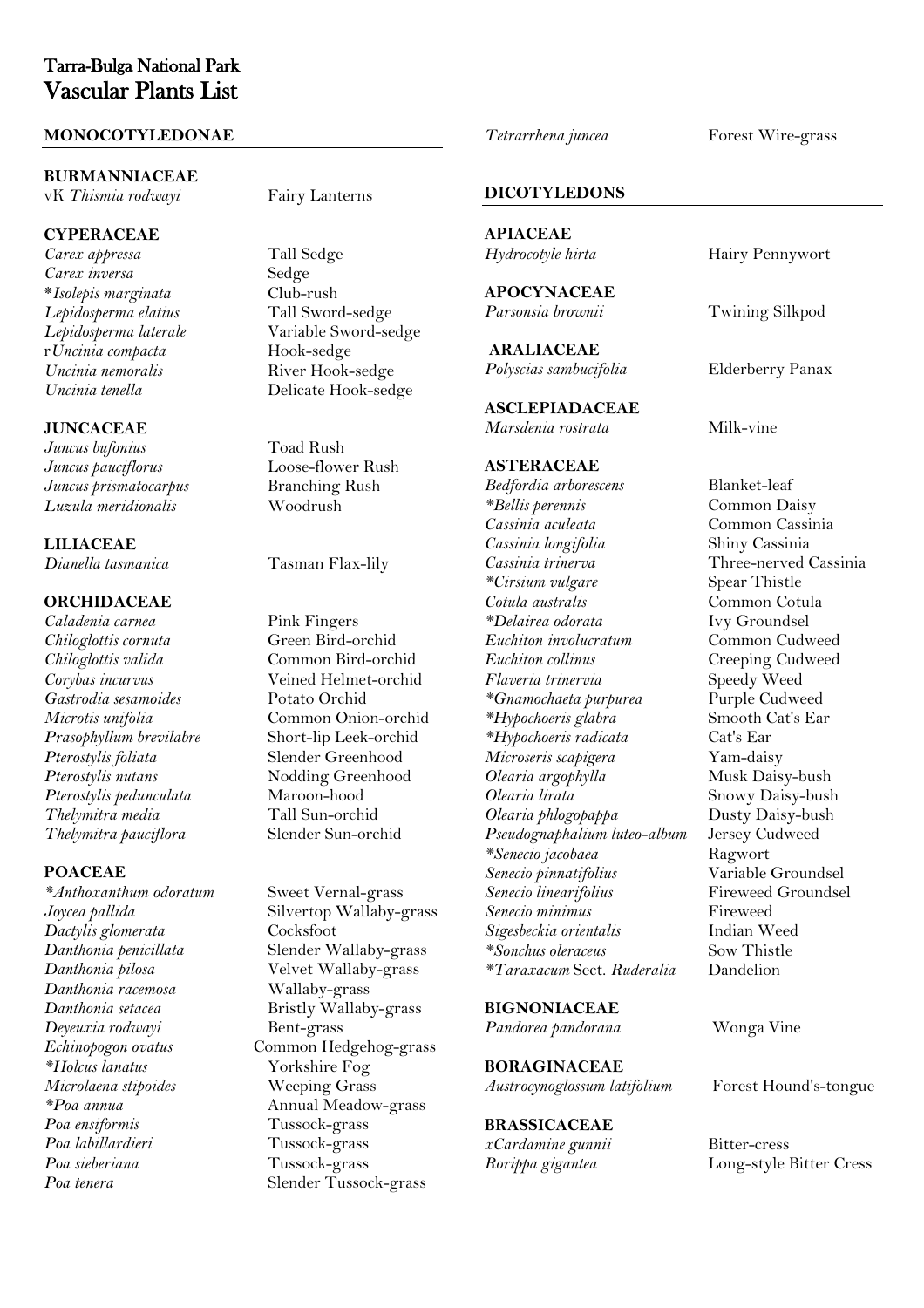**CALLITRICHACEAE** *Callitriche muelleri* Round Water Starwort *\*Callitriche stagnalis* Common Starwort

**CAMPANULACEAE** *Wahlenbergia gracilenta* Annual Bluebell

**CAPRIFOLIACEAE** *Sambucus gaudichaudiana* White Elderberry

**CARYOPHYLLACEAE** *\*Cerastium glomeratum* Common Mouse-ear Chickweed *\*Spergularia rubra* Red Sand-spurrey

**CLUSIACEAE** *\*Hypericum androsaemum* Tutsan *Hypericum gramineum* 

 $*$ Stellaria media

**CONVOLVULACEAE** *Calystegia marginata* Forest Bindweed *Dichondra repens* Kidney-weed

**CRASSULACEAE** *Crassula sieberiana* Sieber Crassula

**DROSERACEAE** *Drosera peltata* ssp. *auriculata* Tall Sundew

**EUPHORBIACEAE** *Poranthera microphylla* Small Poranthera<br>
\*Ricinus communis Castor Oil Plant  $*$ Ricinus communis

**FABACAE** *Goodia lotifolia* Golden-tip

**FAGACEAE** *Nothofagus cunninghamii* Myrtle Beech

**GENTIANACEAE** *\*Centaurium erythraea* Common Centaury *\*Centaurium tenuiflorum* Centaury

**GERANIACEAE** *\*Geranium dissectum* Cut-leaf Crane's-bill  $Geranium$ <sub>potentilloides</sub> *Geranium solanderi* Austral Crane's-bill

**GESNERIACEAE** *Fieldia australis* Fieldia

**GOODENIACEAE** *Goodenia ovata* Hop Goodenia

**Common Pearlwort**<br>Red Sand-spurrey *Stellaria flaccida* **Forest Star #**<br> *Stellaria media* **Forest Star #** Chickweed

**HALORAGACEAE** *Gonocarpus tetragynus* Common Raspwort *Gonocarpus teucrioides* Raspwort

**LAMIACEAE** *Prostanthera melissifolia* Balm Mint-<br>*Prunella vuloaris* Self-heal\*  $*Prunella vulgaris$ 

**LORANTHACEAE** *Amyema pendulum* Drooping Mistletoe

# **MIMOSACEAE**

*Acacia dealbata* Silver Wattle rR*Acacia howittii* Sticky Wattle<br> *Acacia melanoxylon* Blackwood  $Acacia$  melanoxylon *Acacia obliquinervia* Mountain Hickory Wattle<br>*Acacia verniciflua* Varnish Wattle *Acacia verniciflua Acacia verticillata ssp. cephalantha* Prickly Moses

**MONIMIACEAE** *Atherosperma moschatum* Southern Sassafras *Hedycarya angustifolia* Austral Mulberry

**MYRSINACEAE** *Rapanea howittiana* Mutton-wood

*Eucalyptus cypellocarpa* Mountain Grey Gum *Eucalyptus globulus* ssp. *bicostata* Eurabbie *Eucalyptus globulus* ssp. *globulus* Blue Gum *Eucalyptus muelleriana Eucalyptus obliqua* Messmate<br> *Eucalyptus regnans* Mountain Ash *Kunzea ericoides* Burgan *Leptospermum lanigerum* Woolly Tea-tree

*Epilobium billardierianum* Robust Willow-herb *Epilobium billardierianum* ssp. *Cinereum* Variable Willowherb *\*Epilobium ciliatum* Glandular Willow-herb

**OXALIDACEAE**<br>*Oxalis corniculata* 

*Prostanthera lasianthos* Victorian Christmas-bush

*Oxalis corniculata* Yellow Wood-sorrel

**MYRTACEAE**

 $Eucalyptus$  regnans

**OLEACEAE**

*Notelaea ligustrina* Privet Mock-olive **ONAGRACEAE**